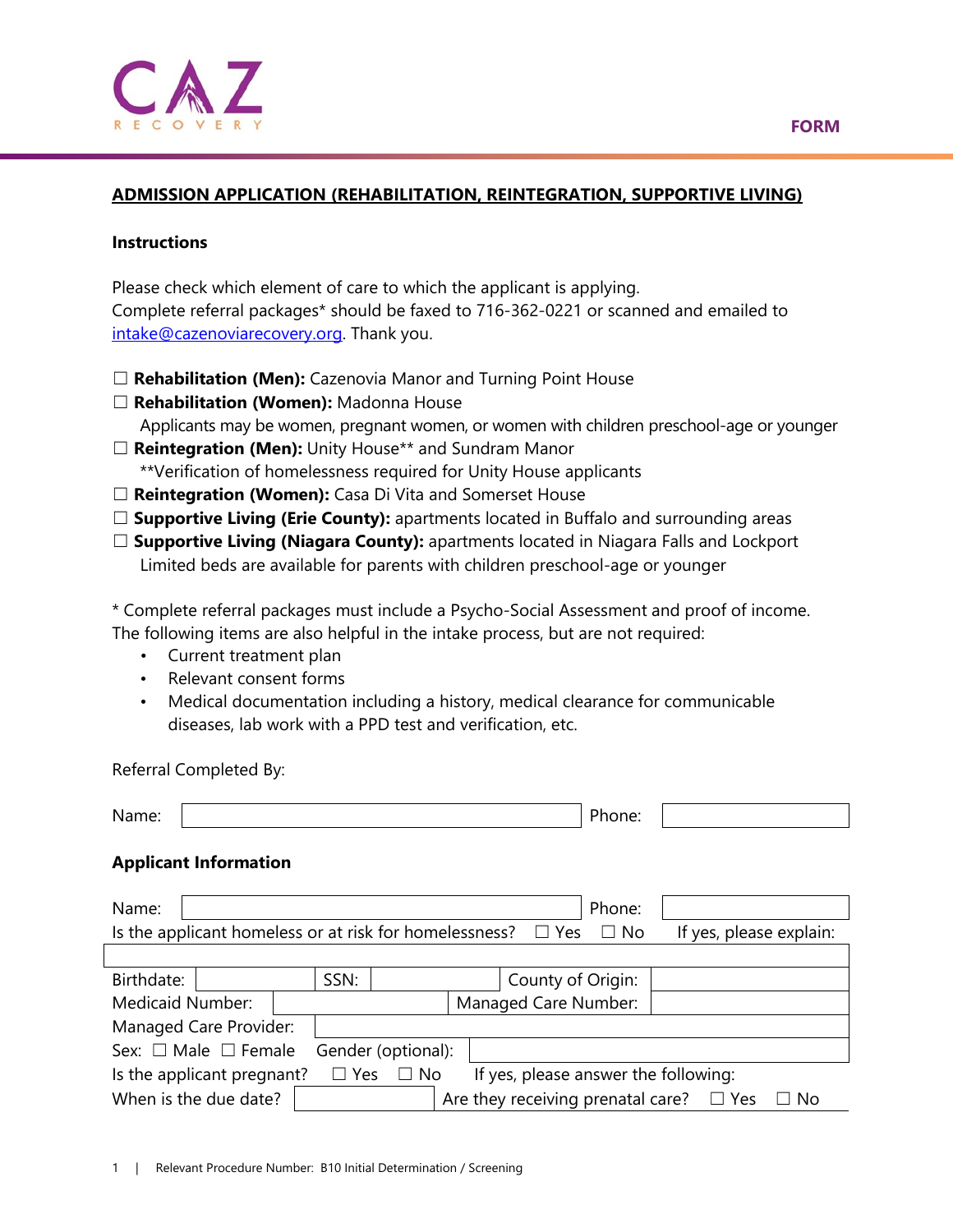

| Where are they expected to deliver? | If they are receiving prenatal care, where? |                                                |  |
|-------------------------------------|---------------------------------------------|------------------------------------------------|--|
| Race / Ethnicity:                   | $\Box$ Asian or Pacific Islander            | $\Box$ Black or African American               |  |
|                                     | $\Box$ Hispanic or Latinx                   | □ Native American or Alaskan Native            |  |
|                                     | $\Box$ White or Caucasian                   | $\Box$ Multiracial or Biracial<br>$\Box$ Other |  |

# **Substance History**

Does the applicant have a substance disorder diagnosis?  $\Box$  Yes  $\Box$  No If yes, please list the relevant DSM / ICD Code(s) below:

| Code | Description |
|------|-------------|
|      |             |
|      |             |
|      |             |

| <b>Primary Substance:</b> |           |        |                    |                  |
|---------------------------|-----------|--------|--------------------|------------------|
| Onset                     | Frequency | Amount | Route of Ingestion | Date of Last Use |
|                           |           |        |                    |                  |
| <b>Other Substance:</b>   |           |        |                    |                  |
| Onset                     | Frequency | Amount | Route of Ingestion | Date of Last Use |
|                           |           |        |                    |                  |
| Other Substance:          |           |        |                    |                  |
| Onset                     | Frequency | Amount | Route of Ingestion | Date of Last Use |
|                           |           |        |                    |                  |
| Other Substance:          |           |        |                    |                  |
| Onset                     | Frequency | Amount | Route of Ingestion | Date of Last Use |
|                           |           |        |                    |                  |

# **Treatment History** (e.g. Detox, Outpatient, Inpatient, Community Residence, etc.):

| <b>Facility Name</b> | Type | Dates | <b>Successful Completion</b> |
|----------------------|------|-------|------------------------------|
|                      |      |       | $\Box$ Yes $\Box$ No         |
|                      |      |       | $\Box$ Yes $\Box$ No         |
|                      |      |       | $\Box$ Yes $\Box$ No         |
|                      |      |       | $\Box$ Yes $\Box$ No         |
|                      |      |       | $\Box$ Yes $\Box$ No         |
|                      |      |       | $\Box$ Yes<br>$\Box$ No      |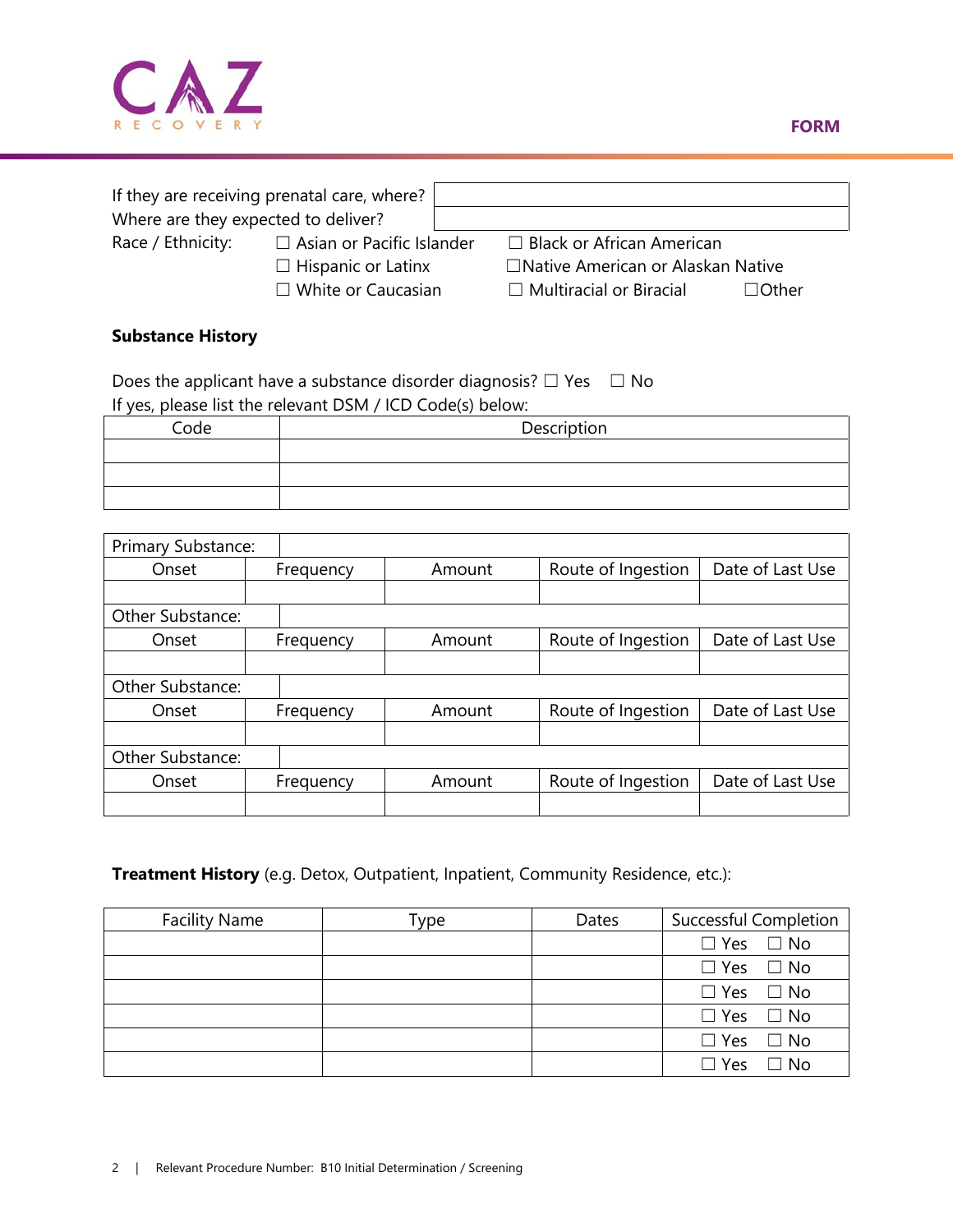

### **Medical / Mental Health**

The applicant has:  $□$  Medical diagnoses  $□$  Mental health diagnoses  $\Box$ Neither (skip to next section)

If the applicant has medical or mental health diagnoses, please explain:

Is the applicant currently receiving mental health treatment?  $\Box$  Yes  $\Box$  No If yes, who is the provider?

Does the applicant have previous mental health treatment including hospitalization?  $\Box$  Yes  $\Box$  No If yes, please answer the following:

| Events leading to mental health treatment                                   | Program | Dates / Length of Stay  |
|-----------------------------------------------------------------------------|---------|-------------------------|
|                                                                             |         |                         |
|                                                                             |         |                         |
|                                                                             |         |                         |
|                                                                             |         |                         |
| Does the applicant have a history of suicide attempts? $\Box$ Yes $\Box$ No |         | If yes, please explain: |
|                                                                             |         |                         |

# **Legal**

| Is the applicant mandated to this element or level of care?<br>$\Box$ Yes<br>No. |                                                              |                           |                                |                       |  |  |  |  |  |
|----------------------------------------------------------------------------------|--------------------------------------------------------------|---------------------------|--------------------------------|-----------------------|--|--|--|--|--|
| If yes, by whom?                                                                 |                                                              |                           |                                |                       |  |  |  |  |  |
| Please provide any legal entities with which the applicant has involvement:      |                                                              |                           |                                |                       |  |  |  |  |  |
| Entity (Drug Court*, Probation, etc.)                                            |                                                              | Jurisdiction              | <b>Contact Person</b>          | <b>Contact Number</b> |  |  |  |  |  |
|                                                                                  |                                                              |                           |                                |                       |  |  |  |  |  |
|                                                                                  |                                                              |                           |                                |                       |  |  |  |  |  |
| Please check whether the applicant has any of the following:                     |                                                              |                           |                                |                       |  |  |  |  |  |
| $\Box$ Outstanding warrants                                                      |                                                              | $\Box$ History of assault | $\Box$ Convicted of any crimes |                       |  |  |  |  |  |
| $\Box$ History of incarceration                                                  | $\Box$ History of setting fires<br>$\Box$ Convicted of arson |                           |                                |                       |  |  |  |  |  |
| $\Box$ Order of protection                                                       | $\Box$ History of rape, sexual abuse, or violent crimes      |                           |                                |                       |  |  |  |  |  |
| If the applicant has any of the above checked, please explain the circumstances: |                                                              |                           |                                |                       |  |  |  |  |  |
|                                                                                  |                                                              |                           |                                |                       |  |  |  |  |  |
|                                                                                  |                                                              |                           |                                |                       |  |  |  |  |  |
|                                                                                  |                                                              |                           |                                |                       |  |  |  |  |  |

*\* If you are a Drug Court making this referral, please include the applicant's NYS ID and a criminal justice release with the completed application.*